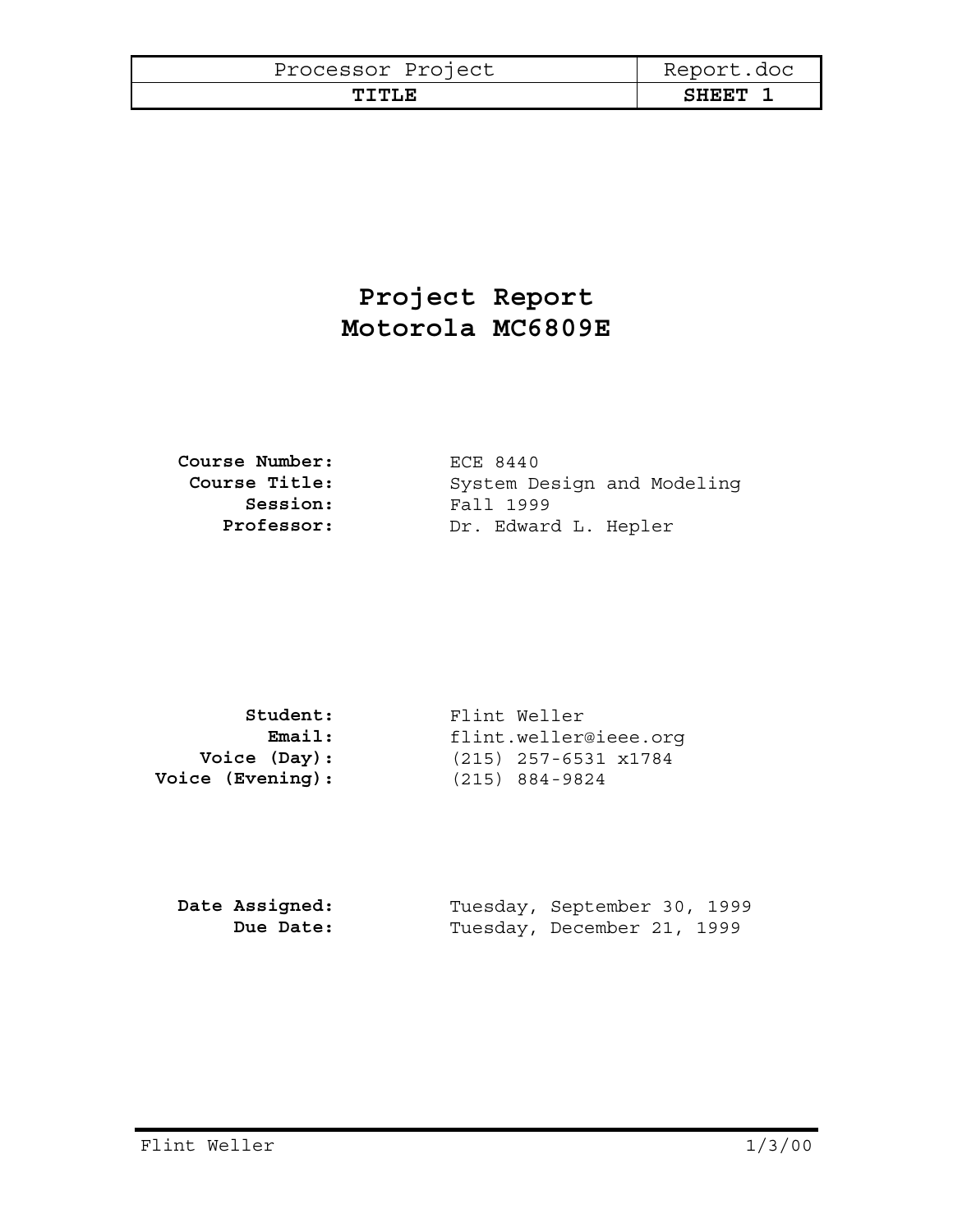| Processor Project | Report.doc |
|-------------------|------------|
| TITTIT.N          | SHEET      |

## **Introduction:**

The MC6809E is a second-generation 8-bit microprocessor. It is one of the most powerful 8-bit microprocessors ever produced. This processor is the direct predecessor for the 16-bit MC68000.

Although the MC6809E uses an 8-bit data bus, the internal registers are mostly 16-bit. Figure 1 shows the datapath of the CPU.

The 16-bit registers are two index pointer registers (X and Y), two stack/index pointer registers (S and U), a program counter (PC) and an accumulator (D) that can be addressed as two 8-bit accumulators (A and B).

An 8-bit direct page register (DP) is used to break up the address space into 256 pages of 256 bytes each. An 8-bit condition code register (CC) contains information regarding the output from the ALU and interrupt masks.

There are two hidden, 16-bit registers. One stores a calculated effective address (EA), the other (TEMP) stores temporary data for memory operations.

The two hidden 8-bit registers store the instruction (IR) and postbyte (PB).

The MC6809E uses a general-purpose architecture. However, Most instructions are in the accumulator (or one operand) based instruction format. Like many general-purpose 8-bit processors of the late 1970's, the CPU control dominated real-estate using approximately 80% of the die area. The machine is a random logic computer with essentially dynamic internal operation. The MC6809E was built on the same technological base as the MC6800 (n-channel, siliconegate) depletion load redesign.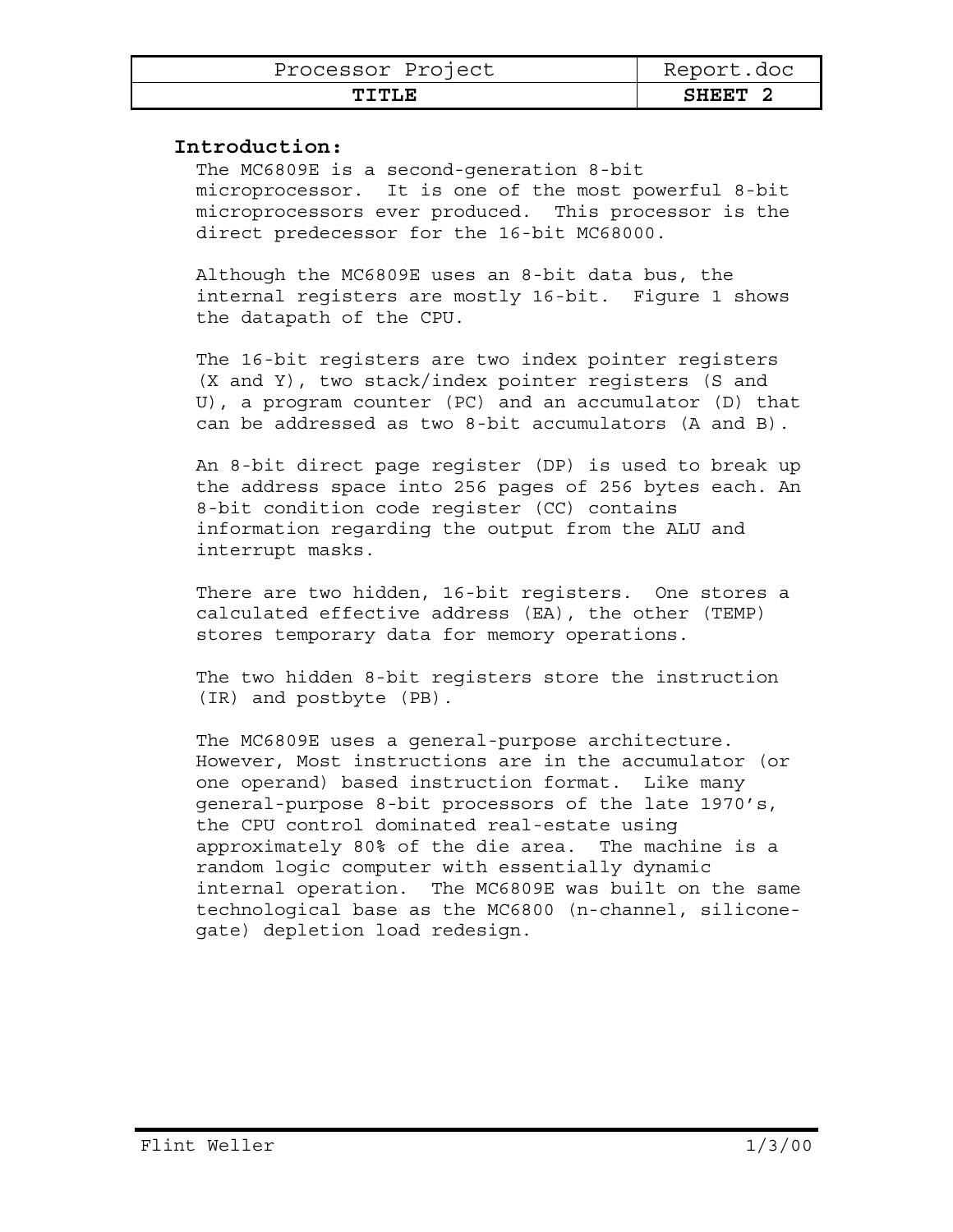| Processor Project | Report.doc |
|-------------------|------------|
| TTTLE             | SHEET      |

There are 59 fundamental instructions (Fiqure 3) that are used along with 19 addressing modes, allowing for over 1400 unique software operations.

The addressing modes are:

- Inherent (Includes Accumulator)
- Immediate
- Direct (Direct Page Register + 8-bit offset)
- Extended (16-bit address)
	- Extended Indirect (16-bit addresses)
- Relative
	- Short/Long Relative Branching
	- Program Counter Relative Addressing
- Register
- True Indirect
- Indexed
	- Constant Offset (0, 5, 8 and 16 bit)
	- Accumulator Offset (8 or 16-bit)
	- Auto Postincrement/Predecrement by 1 or 2
	- Indexed Indirect

## **Results:**

The MC6809E VHDL design correctly performs all the addressing modes and 99% of all instructions (SYNC and CWAI are implemented but not tested). The software interrupts are fully operational however, the hardware interrupts are implemented but not tested.

My processor design was originally conceived from studying the Motorola data book instruction cycle-bycycle performance. This resulted in an overly complex datapath. Besides the program counter, registers S, U, X and Y were provided with an increment and a decrement function built in. All registers were provided with data paths from the other registers. This was necessary to match performance with the data book. After further research, I found that Motorola occasionally sent data asynchronously to the ALU. There are many other caveats to the original 1979 processor that were necessary for it's performance at that time.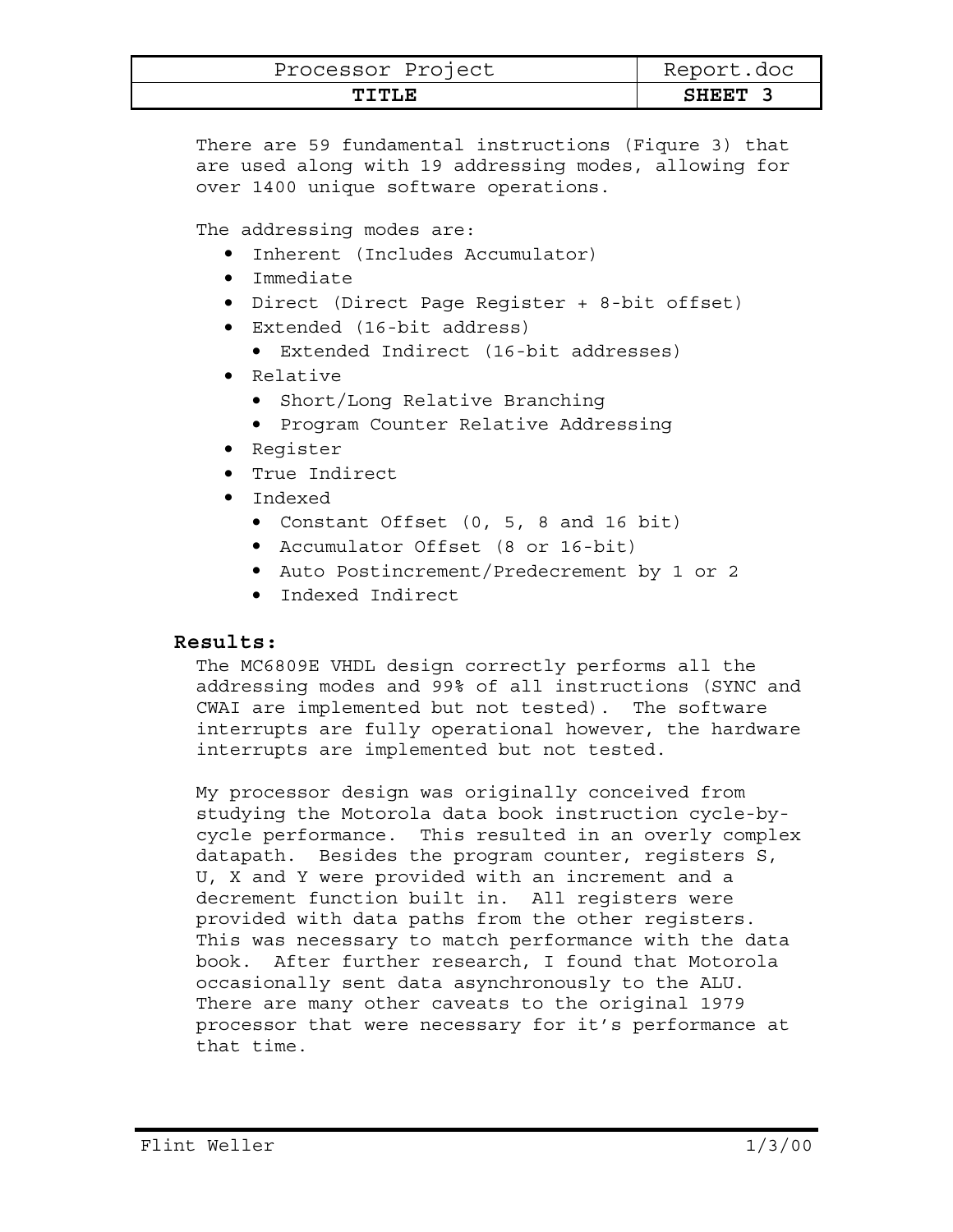| Processor Project | Report.doc |
|-------------------|------------|
| ጥፐጥፒ.ጀ            | SHEET      |

In hindsight, I could have greatly simplified the processor by reducing register-to-register paths, performing a more intelligent instruction decode, allowing more cycles to perform an instruction (the processor clock can be divided for memory use) and replacing the state decoder logic with microcode.

Using the Kawasaki cmos cba ASIC process, 13,499 gates were required. The longest delay time in the processor has been estimated to be 38.55 nanoseconds (a maximum clock frequency of 25 MHz would be safe). Following my interpretation of the original 1979 processor, I designed the ALU to be able to perform an 8 bit function within one clock cycle, and use two clock cycles for any 16 bit function. Unfortunately, I could not find a way to tell Leonardo about my twocycle design.

I did not use the schematic editor for joining the multiple processes making up this processor. I found the schematic editor to be too clumsy to use productively. Instead, I wrote a VHDL structural entity to combine the processes.

The state machine diagram, shown in Figure 2, may be a bit misleading. I used discrete states for each cycle of the addressing modes and reset sequences. However, for the instruction operations, I used a generic "Execute #" state. My state decode file "statedecode.vhdl" may be unconventional being that I have a logic decode based on the individual states, but also use a decode based on the instruction which is further based on the actual state. I did this to reduce the amount of discrete states.

The Appendices included in this are:

- A: The Readme.txt file included in the tar archive "flint.tar".
- B: The structural VHDL file.
- C: the synthesis summary.
- D: Example of a software interrupt.
- E: Example of an add instruction using immediate addressing.
- F: Example of a load using indexed indirect addressing.
- G: Example of the multiply instruction.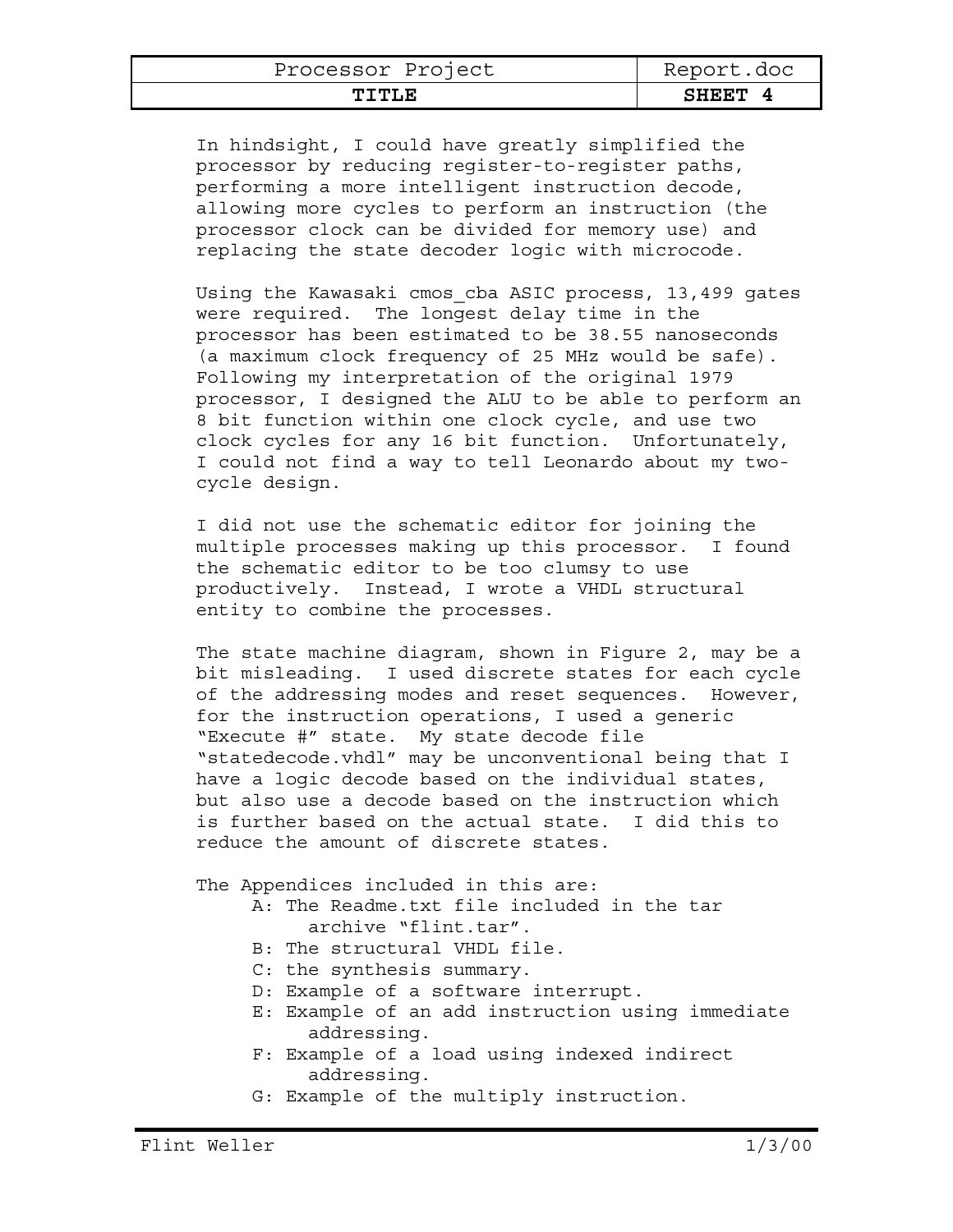| Processor Project | Report.doc |
|-------------------|------------|
| TTTLE             | SHEET 5    |

H: Example of the reset sequence.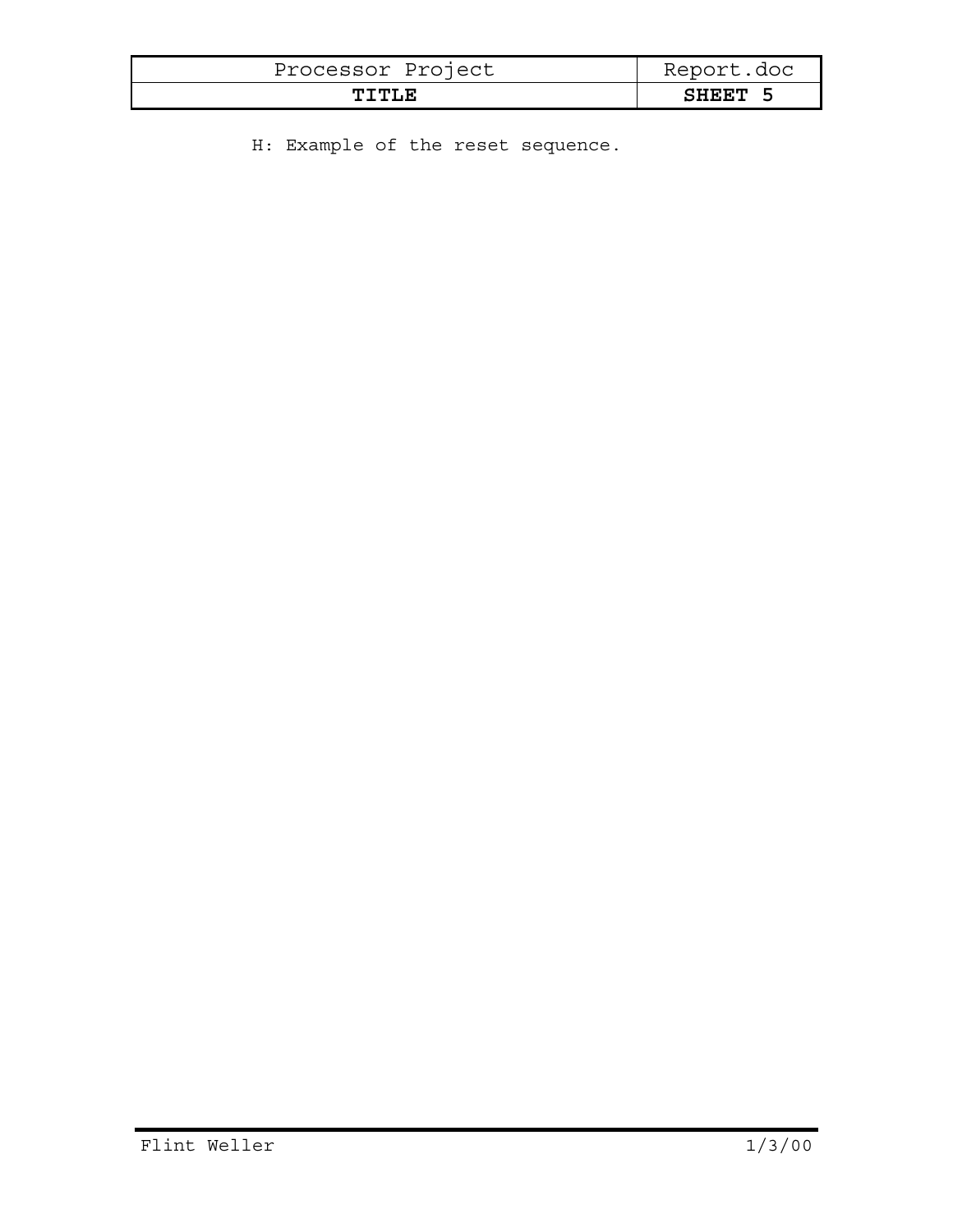| Processor Project | Report.doc   |
|-------------------|--------------|
| TTTLE.            | <b>SHEET</b> |

## **Bibliography:**

- Barden, William, "TRS-80 Color Computer Assembly Language Programming", Tandy Corporation, Fort Worth.
- Motorola Technical Information Center, "8-Bit Microprocessor & Peripheral Data", Motorola Inc. MOS Integrated Circuits Group, Austin, 1983.
- Ritter, Terry., Joel Boney., "A Microprocessor for the Revolution, the 6809", Byte Magazine, January through March, 1979.
- Tepolt, Laurence A., "Assembly Language Programming for the TRS-80 Color Computer", Tepco, Portsmouth, 1985.